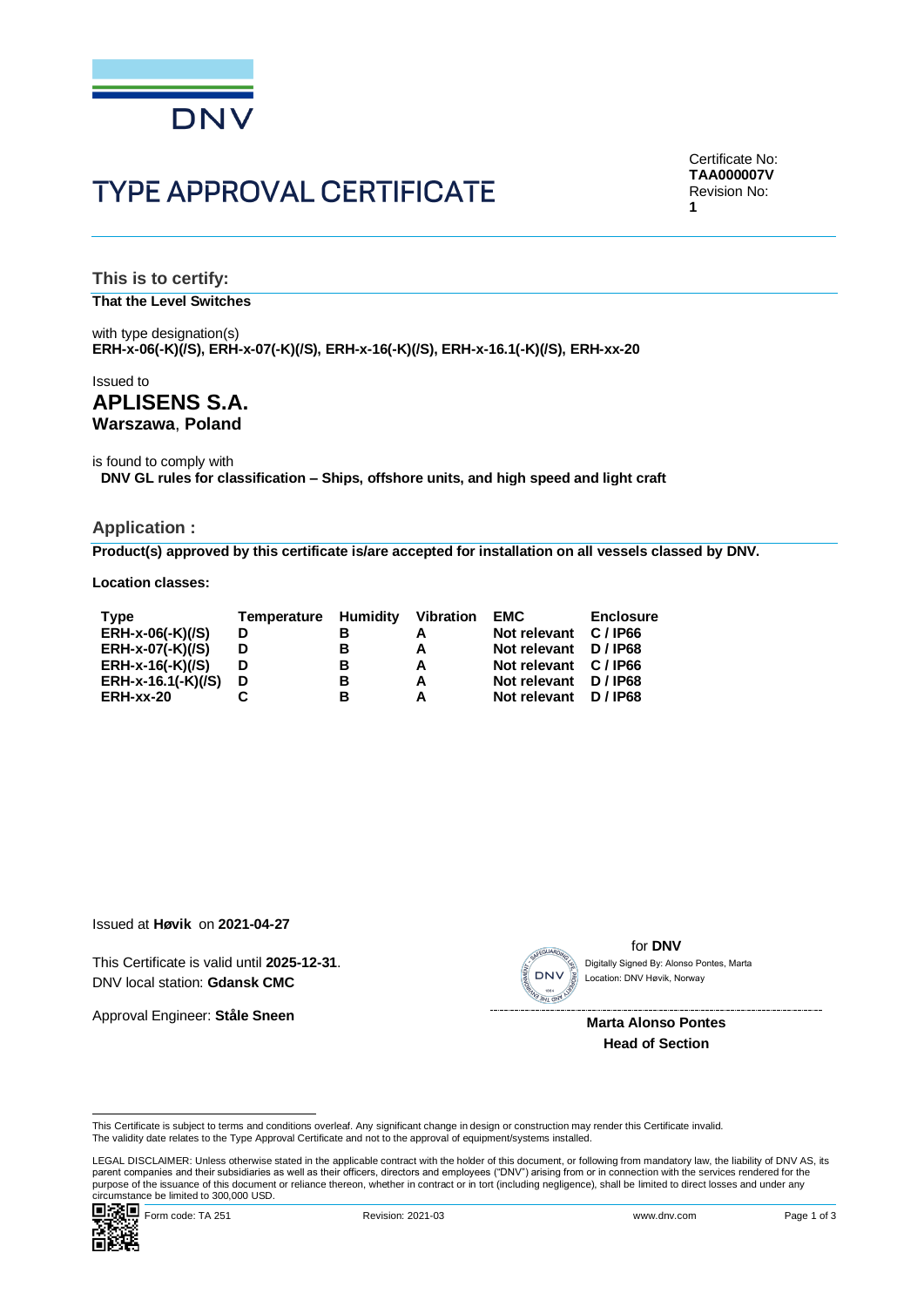

**Certificate No:** Revision No: **1**

Job Id: **262.1-019051-4**

# **Product description**

Type designations:

Version with supply voltage 230V, 50-60Hz in: ERH-x-y, covering the following variants: x = 01, 02, 03, 04, 07, 08, 09 y = 07; 07-K; 06; 06-K; 16; 16-K; 16.1; 16.1-K

Version with neodymium magnet in: ERH-x-y, covering the following variants:  $x = 01, 02, 03, 04, 07, 08, 09$ y = 06, 06-K, 07, 07-K

Small version: ERH-x-y/S, covering the following variants:  $x = 01, 02, 07, 08, 09$ y = 07; 07-K; 06; 06-K; 16; 16-K; 16.1; 16.1-K

Magnetic Level Switches ERH-xx-20.

#### **Application/Limitation**

ERH-04-y: Float mechanism to be provided with additional fastening guide when found necessary.

Ex-certification is not covered by this certificate. Application in hazardous area to be approved in each case according to the Rules and Ex-Certification**/** Special Condition for Safe Use listed in valid Ex-certificate issued by a notified/recognized Certification Body.

# **Type Approval documentation**

| Type:                | <b>ERH-x-06,</b>  | <b>ERH-x-07.</b>  | ERH-x-16, ERH-x-16-K,                | ERH-xx-20          |
|----------------------|-------------------|-------------------|--------------------------------------|--------------------|
|                      | <b>ERH-x-06-K</b> | <b>ERH-x-07-K</b> | ERH-x-16.1, ERH-x-16.1-K             |                    |
| Oper./maint.         | ER5-1030          | ER5-1047          | ER5-1543                             | ER5-1729.          |
| manual:              |                   |                   |                                      | Rev.2015-03        |
| Tech. Accept.        | ER5-1029 C        | ER5-1046 B        | ER5-1542 C                           | ER5-1734           |
| Spec.:               |                   |                   |                                      |                    |
|                      | ER3-1466-,        | ER3-1876-,        | ER3-1536-,                           | ER4-1717-.         |
|                      | ER3-1468-,        | ER3-1877-,        | ER4-1540-,                           | ER4-1700-          |
|                      | ER3-1464-2.       | ER3-1878-,        | ER4-1547-,                           |                    |
| Drawings:            | ER3-1876-,        | ER4-1042,         | ER4-1548-,                           |                    |
|                      | ER3-1877-,        | ER4-1043-.        | ER4-1549-.                           |                    |
|                      | ER3-1878-         | ER4-1044-,        | ER3-1876-,                           |                    |
|                      | ER4-1003-,        | ER4-1045-,        | ER3-1877-,                           |                    |
|                      | ER4-1004-,        | ER4-1446-3        | ER3-1878-                            |                    |
|                      | ER4-1005-,        |                   |                                      |                    |
|                      | ER4-1006-         |                   |                                      |                    |
|                      |                   |                   | <b>Attestation Statement: KDB No</b> | <b>Test report</b> |
| <b>Test Reports:</b> |                   | ZAP S.A. No 46/92 | 99.017, incl. Appendix 2             | No. 021/LBS        |
|                      | ZAP S.A. No 32/92 |                   | KDB Record 3 and 13                  | $-710/2015$ ,      |
|                      |                   |                   | Supplementary certificate            | dated 2015-04-02   |
|                      |                   |                   | No3, No4, No5 of the Type Test       |                    |
|                      |                   |                   | WE-KDB 04 ATEX352                    |                    |

Test report No. 146/LBS-897/2006 Test Report No. ERH-01-07-Nr 01/12 dated 19-01-2012